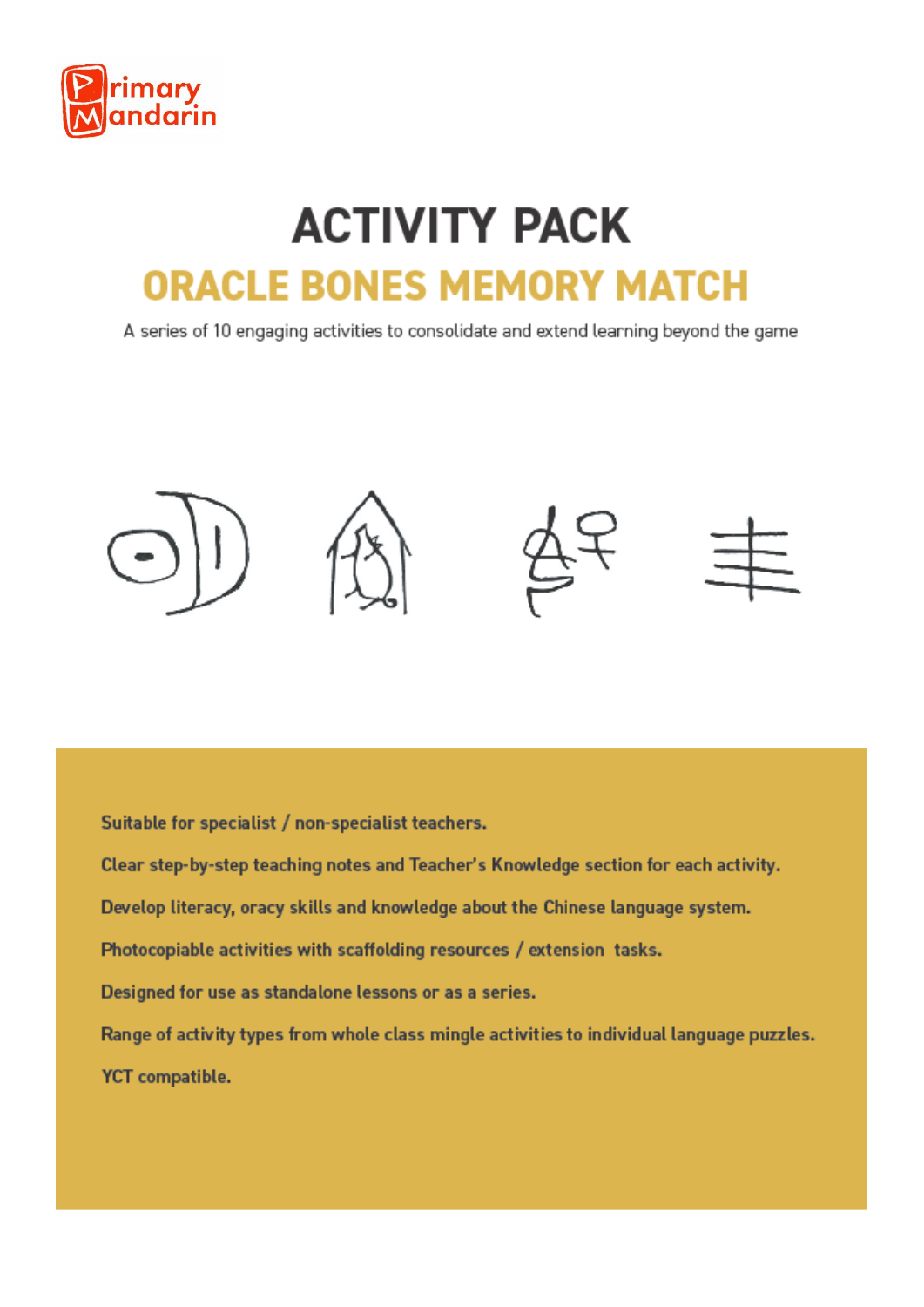# **CONTENTS**

#### **Introduction**

**Activity Pack Overview**

**Information for non-specialist teachers**

#### **CULTURAL FOCUS**

- 1.1 Find the Facts
- 1.2 Will it Rain Today?
- 1.3 Fu Hao's Tomb
- 1.4 Oracle Bone Code Cracking

#### **LANGUAGE SKILLS FOCUS**

- 1.5 First Words Pairs of Squares
- 1.6 First Words Bīnguǒ 宾果
- 1.7 Writing Practice
- 1.8 Picture It Dominoes
- 1.9 Testing Tarisa
- 1.10 Word Detectives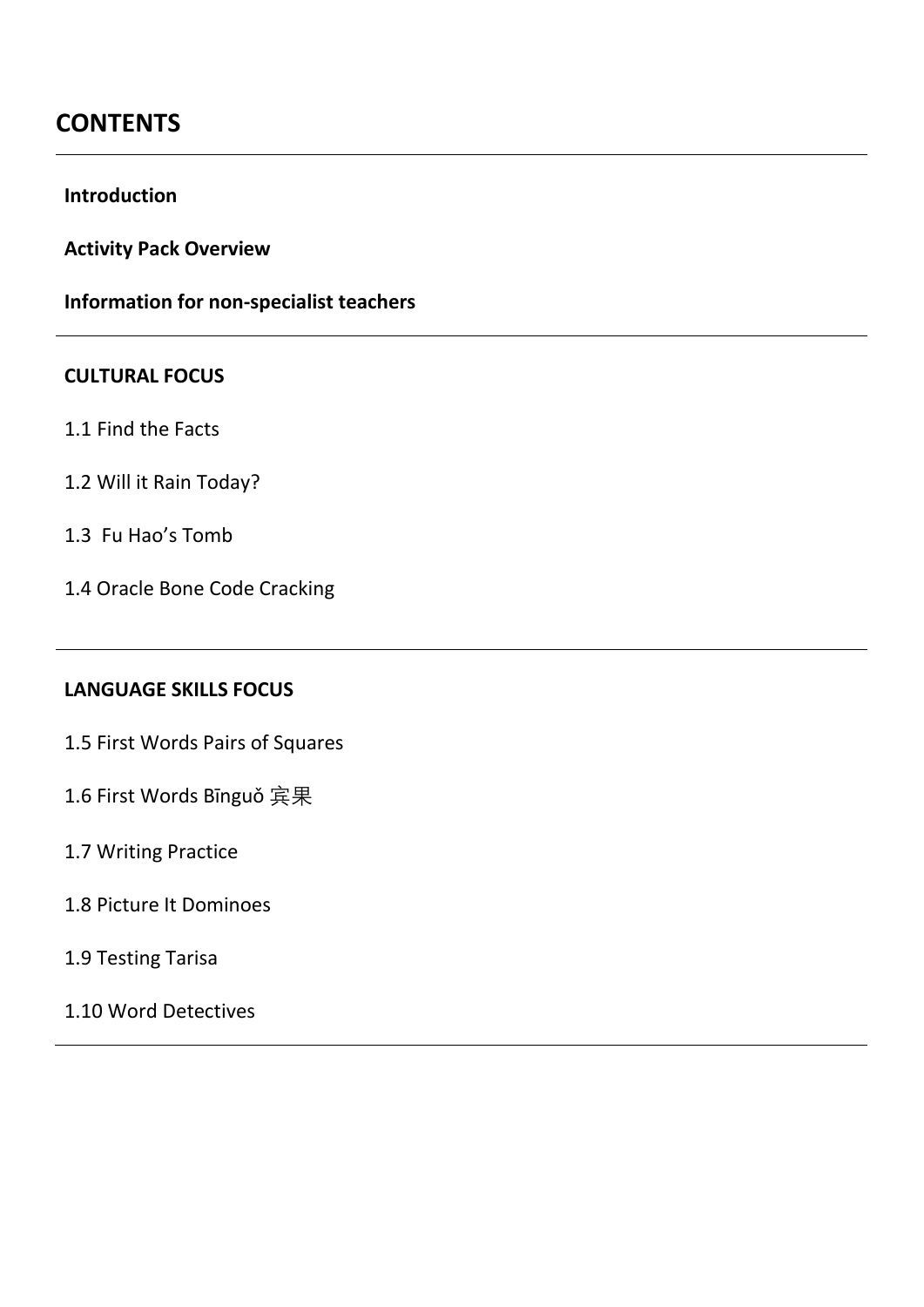# **Introduction**

#### **Oracle Bones Memory Match Card Game**

Oracle Bones Memory Match is the first game in a series of progressive card games for teaching Primary Mandarin. The game teaches children to describe how characters have changed over time and recognition of up to 20 ancient pictographs and their modern-day character equivalents.

#### **What is the Oracle Bones Memory Match Activity Pack?**

The accompanying Activity Pack consolidates and extends learning beyond the game. It is a literacy focussed unit but includes activities or extension tasks which teach children to pronounce characters they have learnt to recognise. The 10 photocopiable activities develop:

- cultural and historical understanding of the Shang era;
- recognition of an additional 35 characters / words;
- the ability to understand and attempt pronunciation of up to 40 commonly used words;
- an understanding of stroke order;
- use of Mandarin specific language learning strategies;
- knowledge about the Chinese language system.

Activities offer opportunities for children to work individually, in pairs, small groups and as a whole class. The variety of activity types are guaranteed to keep motivation levels high and include: a fact finding mingle activity, dominoes, reading puzzles and matching make and do games. They can be used as standalone activities or as a series.

#### **Who is it for?**

The Activity Pack is designed for specialist and non-specialist primary teachers. Each activity includes clear step-by-step teaching notes and the *Information for Non-Specialist Teachers* section provides a very brief summary of what you need to know to be able to deliver a quality lesson with every activity.

Activities have been extensively trialled in classes with children between the ages of 7-12 years and age guides for each activity are given on the Activity Pack Overview. Where appropriate, differentiated versions of worksheets are included. Each activity has an extension task.

#### **YCT (Youth Chinese Test) compatible**

Where relevant, YCT words have been used. More than 35 characters and components from YCT Level 1 are used across the 10 activities.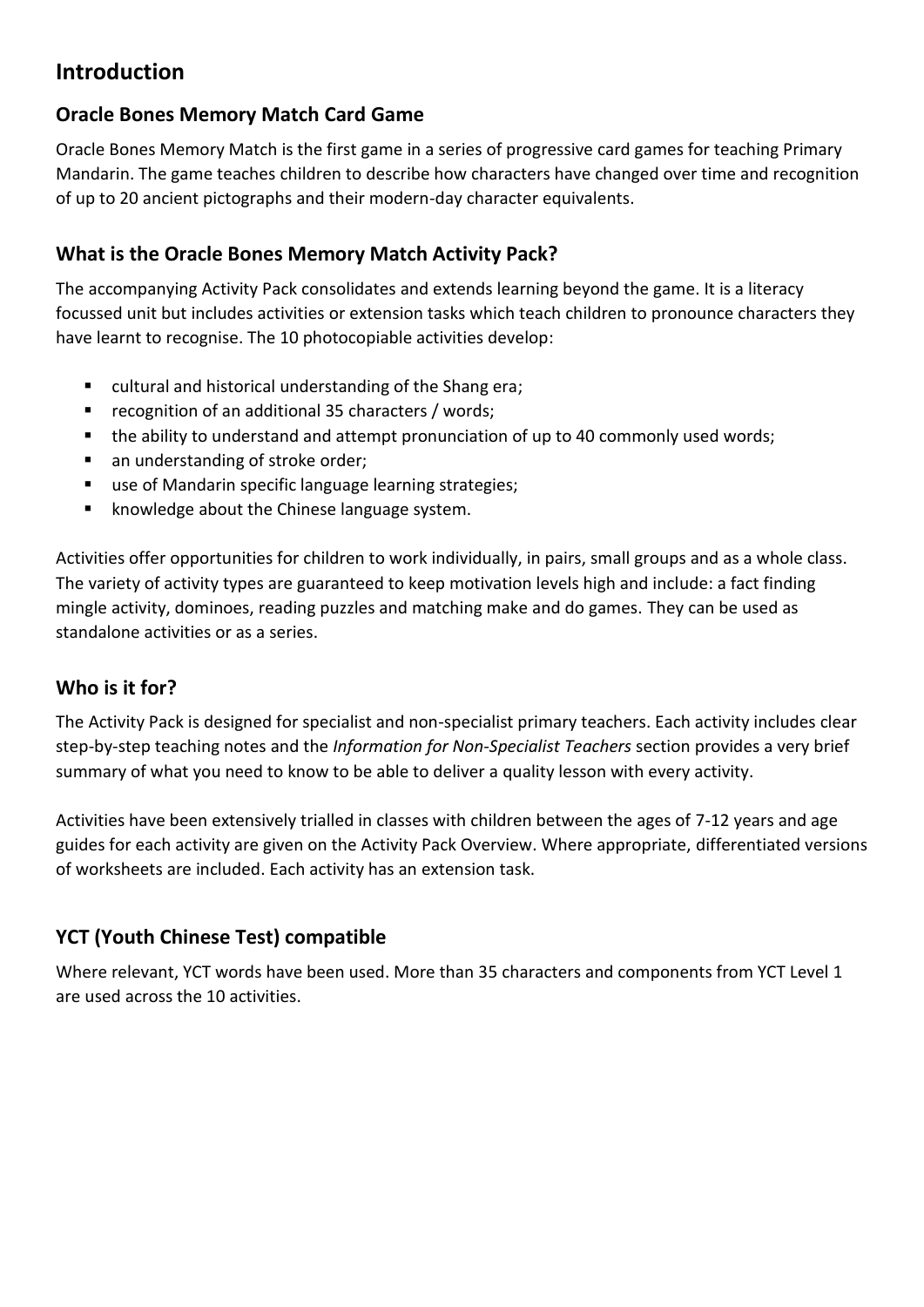# Oracle Bones Memory Match Activity Pack Overview

| <b>Main</b><br><b>Activity</b><br><b>Learning Objectives</b> |                                     | <b>Activity</b>                                                                                                                                                                                                                                                                                                                        | <b>Time</b>                                  | <b>Logistics</b>         | <b>Age Guide</b>  |              |
|--------------------------------------------------------------|-------------------------------------|----------------------------------------------------------------------------------------------------------------------------------------------------------------------------------------------------------------------------------------------------------------------------------------------------------------------------------------|----------------------------------------------|--------------------------|-------------------|--------------|
|                                                              | focus                               |                                                                                                                                                                                                                                                                                                                                        | <b>Type</b>                                  |                          |                   |              |
| 1.1 Find the Facts                                           | culture                             | Be able to describe some aspects of life in ancient<br>China.                                                                                                                                                                                                                                                                          | fact finding<br>activity<br>(mingle)         | 45 mins                  | whole class       | $7 - 9$ yrs  |
| 1.2 Will it rain<br>today?                                   | culture                             | Be able to describe how priests and fortune tellers<br>used oracle bones to predict the future.<br>Know that some of the very first Chinese characters<br>appeared on oracle bones and looked like pictures.                                                                                                                           | matching/<br>reading/<br>drawing<br>activity | 45 mins                  | individual / pair | 7 - 9 yrs    |
| 1.3 Fu Hao's<br>Tomb                                         | culture                             | Know that important people in ancient China were<br>buried with valuable objects.<br>Know that in ancient Chinese, numbers above ten<br>were written as lists to show that the numbers were<br>being added together.                                                                                                                   | reading and<br>number<br>writing activity    | 45 mins                  | individual / pair | $7 - 9$ yrs  |
|                                                              |                                     | <b>PLAY ORACLE BONES MEMORY MATCH</b>                                                                                                                                                                                                                                                                                                  |                                              |                          |                   |              |
| 1.4 Oracle Bones<br><b>Code Cracking</b>                     | culture                             | Use knowledge of ancient characters learnt playing<br>Oracle Bone Memory Match and a glossary to work<br>out the meaning of oracle bone questions.<br>Be able to create and write oracle bone questions in<br>ancient Chinese.                                                                                                         | reading puzzle<br>and writing<br>activity    | 60 mins                  | individual / pair | $7 - 11$ yrs |
| 1.5 First Words<br>Pairs of Squares                          | listening<br>speaking<br><b>KAL</b> | Know that pinyin is the name of a system used in<br>China to spell out the sounds of Chinese characters in<br>Roman letters.<br>Know that the pronunciation of letters in pinyin is<br>not always the same as letters in English words.<br>Be able to use pinyin hints as a prompt for<br>remembering the pronunciation of characters. | matching /<br>make and do                    | 30 mins per<br>worksheet | individual        | $7 - 11$ yrs |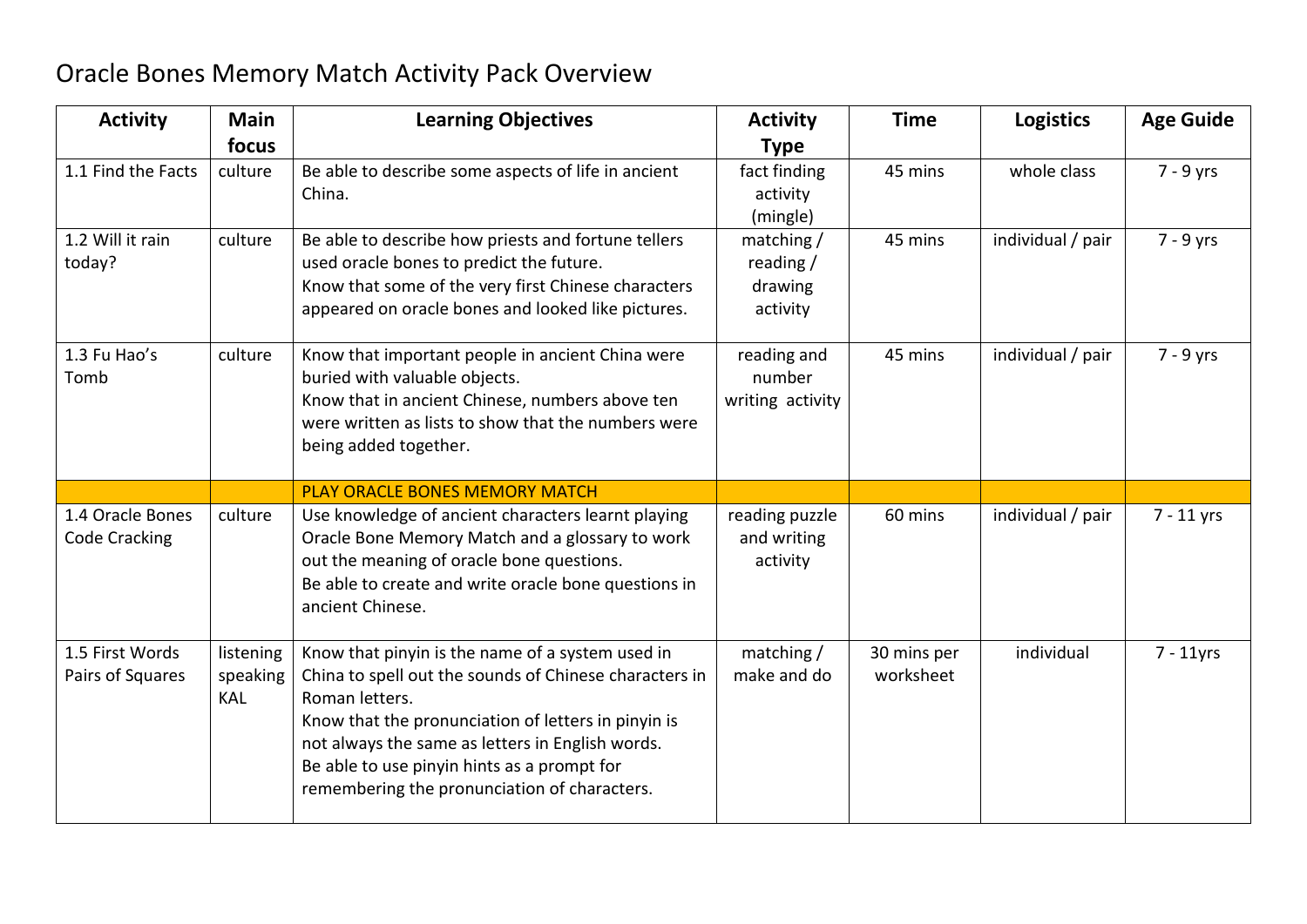| 1.6 First Words<br>Bīnguǒ 宾果 | listening<br>KAL      | Know that pronunciation and meaning of characters<br>are often learnt separately.<br>Be able to listen and match the pronunciation of up<br>to 20 words from Oracle Bone Memory Match with<br>the correct character.                                                                         | listening game             | 30 mins | whole class       | $7 - 11$ yrs |
|------------------------------|-----------------------|----------------------------------------------------------------------------------------------------------------------------------------------------------------------------------------------------------------------------------------------------------------------------------------------|----------------------------|---------|-------------------|--------------|
| 1.7 Writing<br>characters    | writing               | Be able to follow stroke orders and write: $-\lambda+\pm$<br>口山小大<br>Know that characters are generally written from top<br>to bottom and left to right.                                                                                                                                     | individual<br>writing task | 30 mins | individual        | $7 - 11$ yrs |
| 1.8 Picture It<br>Dominoes   | reading               | Know that some characters still look like the original<br>oracle bone characters.<br>Know that looking at the origins of characters can<br>sometimes make them easier to remember.<br>Be able to recognise up to 20 new characters by<br>looking at their origins: 家中手耳鸟牛米明好多门高<br>天田马果在今一八. | matching<br>game           | 40 mins | small group       | $9 - 11$ yrs |
| 1.9 Testing Tarsia           | reading               | Be able to match modern characters from Activity 1.8<br>to the correct English definitions.                                                                                                                                                                                                  | reading puzzle             | 40 mins | individual / pair | $9 - 11$ yrs |
| 1.10 Word<br>Detectives      | reading<br><b>KAL</b> | Know that many Chinese words are made up of two<br>or three characters.<br>Use knowledge of characters learnt in this unit to<br>work out the meaning of 15 new words:<br>女王 王子 人鱼 火山 小雨 大雨 一月<br>八月 十月 大门 小羊 小牛 小马 口水<br>大多                                                                 | reading puzzle             | 45 mins | individual / pair | $9 - 11$ yrs |

*Next steps: Líng card game and Activity Pack available at: [www.teachprimarymandarin.com](http://www.teachprimarymandarin.com/)*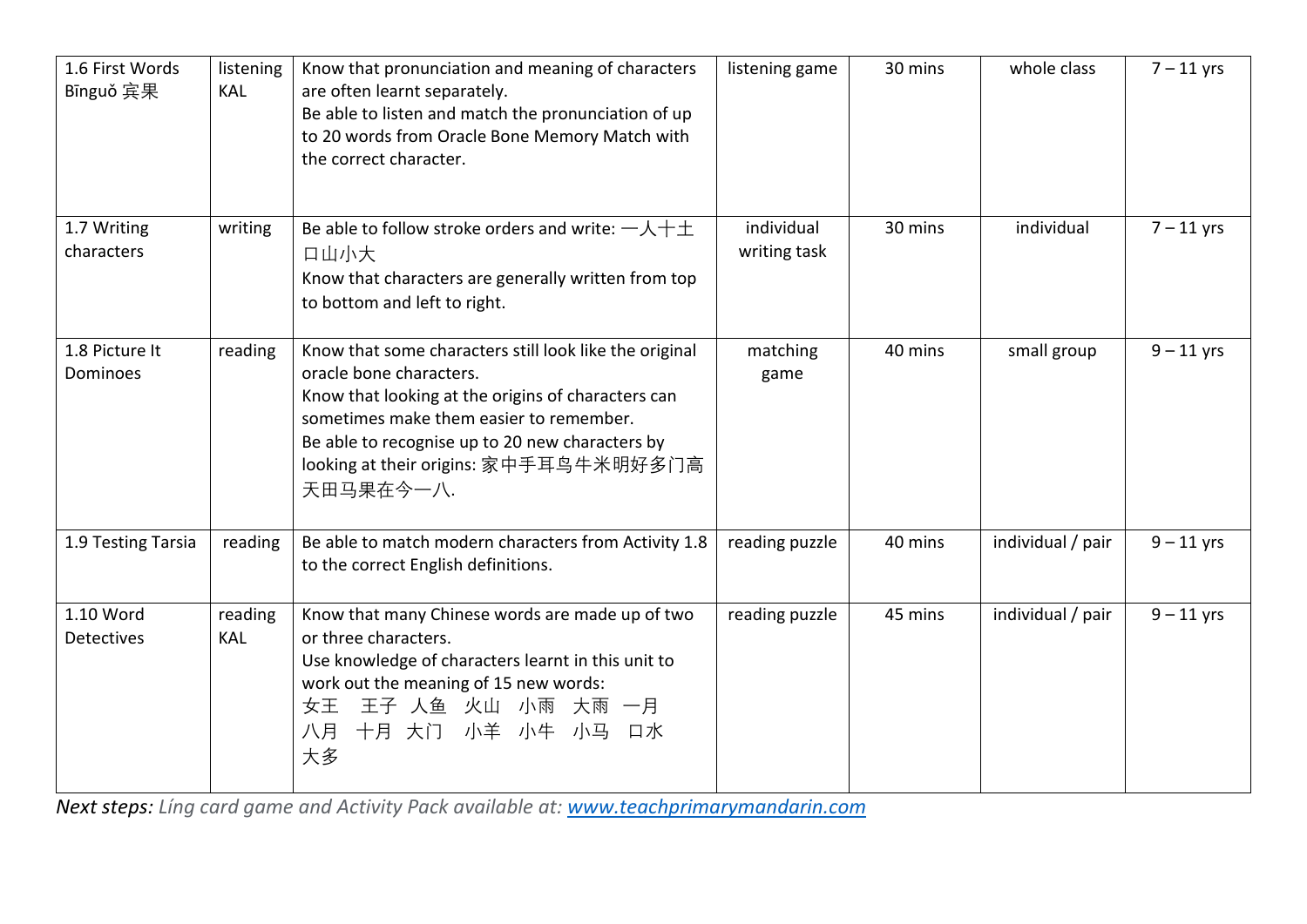# **1.2 Will it Rain Today?**

#### **LOs:**

- Be able to describe how priests and fortune tellers used oracle bones to predict the future.
- Know that some of the very first Chinese characters appeared on oracle bones and looked like pictures.

| <b>ACTIVITY TYPE</b><br>matching / reading<br>/drawing activity          | <b>Before Class</b><br>Make a copy of Will it Rain Today? worksheet for each child.                                                                                                                                                                                                                      |
|--------------------------------------------------------------------------|----------------------------------------------------------------------------------------------------------------------------------------------------------------------------------------------------------------------------------------------------------------------------------------------------------|
| <b>LOGISTICS</b><br>individual / pair                                    | In class                                                                                                                                                                                                                                                                                                 |
| <b>FOCUS</b><br>culture                                                  | 1. Give out a copy of the worksheet to each child.<br>2. Point to the ancient characters and explain when and why Chinese writing<br>was invented (see Information for Non-Specialist Teachers for more<br>information).<br>3. Tell children to look at the ancient Chinese characters at the top of the |
| <b>TIME</b><br>45 mins                                                   | sheet and in pairs, match the characters to their English definitions. Correct<br>collectively.<br>4. Watch the BBC Bitesize clip: What are Oracle Bones?<br>5. Explain that the 6 boxes at the bottom of the worksheet describe how                                                                     |
| <b>MATERIALS</b><br>a copy of the Will it<br>Rain Today?                 | Shang people used oracle bones to predict the future. Draw their attention<br>to the ancient number characters for 1-6. Ask children to read the<br>sentences and draw an illustration in each box.                                                                                                      |
| worksheet per<br>child, Oracle Bone<br><b>Memory Match</b><br>PowerPoint | Key<br>home $\Theta$ sun $\frac{1}{4}$ turtle $\frac{1}{4}$<br>図<br>king<br>fire                                                                                                                                                                                                                         |
|                                                                          | <b>Extension</b>                                                                                                                                                                                                                                                                                         |
|                                                                          | Using the brown Oracle Bones Memory Match cards, fast finishers can find<br>$\bullet$<br>the ancient characters for: moon, mountain, tree, fish, eye and mouth and<br>draw / label these characters in their jotters.                                                                                    |

### **Links**

• What are the oracle bones? <https://www.bbc.co.uk/bitesize/topics/z39j2hv/articles/zsm6qhv>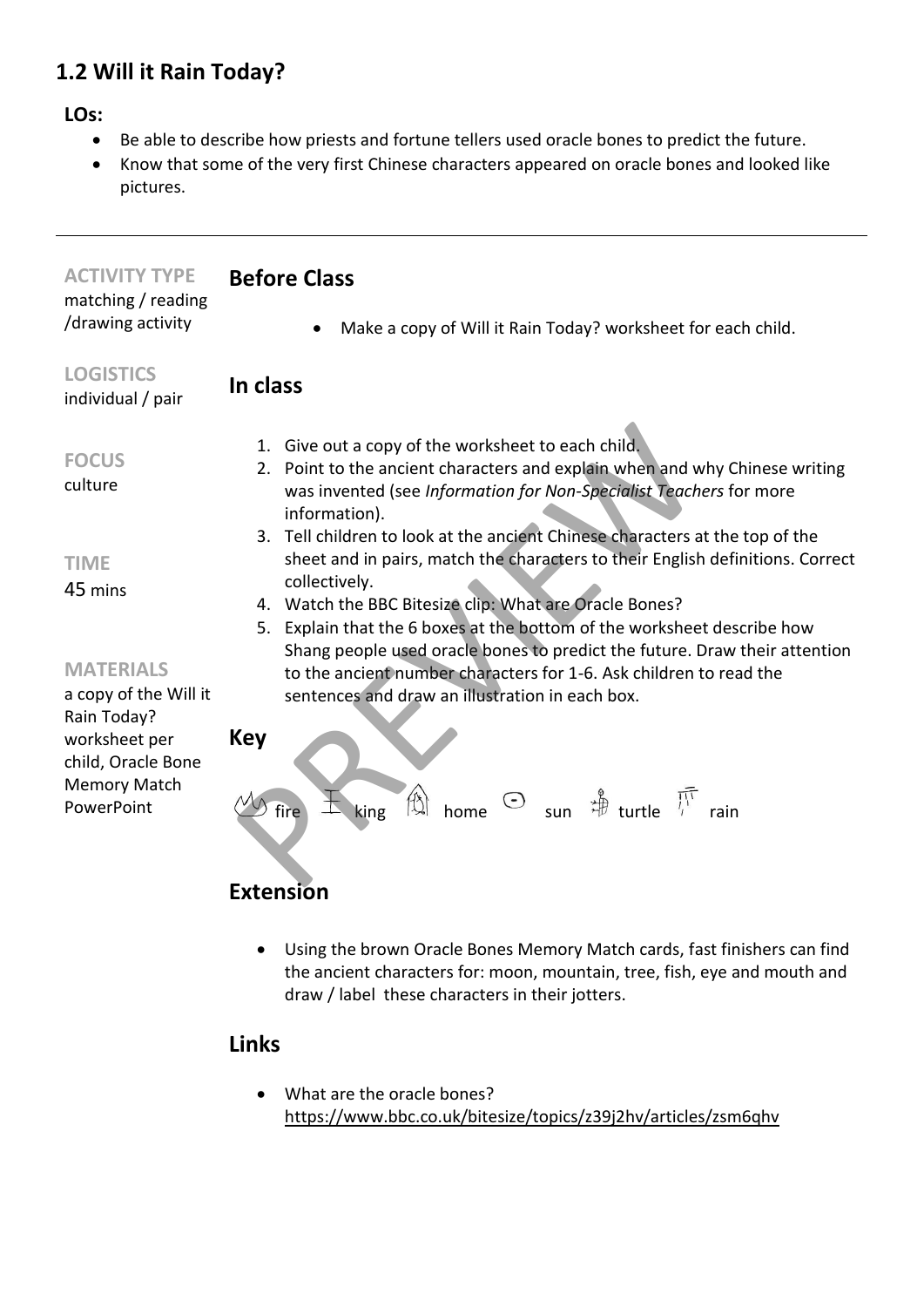#### **1.2 Will it Rain Today?**

1. Match each ancient character to the correct word in English and circle them in matching colours.



2. Now read the description of how oracle bones were used to help predict the future and draw an illustration in each box.

| — One morning, the $\pm$ stood at his palace                                                                                                                                         | $=$                                                                                                                                                          |
|--------------------------------------------------------------------------------------------------------------------------------------------------------------------------------------|--------------------------------------------------------------------------------------------------------------------------------------------------------------|
| window. He looked up at the bright $\odot$ , down at                                                                                                                                 | Unable to speak to the gods himself, the                                                                                                                     |
| the dry wilting crops and decided he needed                                                                                                                                          | $\pm$ called for his most trusted fortune teller and                                                                                                         |
| some help from the gods.                                                                                                                                                             | told him to ask the gods if it would $\sqrt{N}$ .                                                                                                            |
| $\equiv$ The fortune teller rushed $^{\textcircled{\tiny{\textcircled{\tiny{\tiny \textup{th}}}}}}$ , chose a $^{\textcircled{\tiny{\textcircled{\tiny{\tiny \textup{th}}}}}}$ shell | He then took a sharp tool and carved the                                                                                                                     |
| from the pile of bones in his workshop and                                                                                                                                           | king's question onto the shell:                                                                                                                              |
| scraped it clean.                                                                                                                                                                    | "Will it $\bar{\mathbb{F}}$ today?"                                                                                                                          |
| $X$ Finally, he then held the shell over a<br>until cracks appeared on its surface.                                                                                                  | After examining the cracks, the fortune<br>teller hurried back to the $\pm$ to give him his<br>answer:<br>"The gods say the $\sqrt[N]{\ }$ is coming today." |

3. Using the brown Oracle Bones Memory Match cards, can you find ancient characters for: moon, mountain, tree, fish, eye and mouth? Draw and label these characters in your jotter.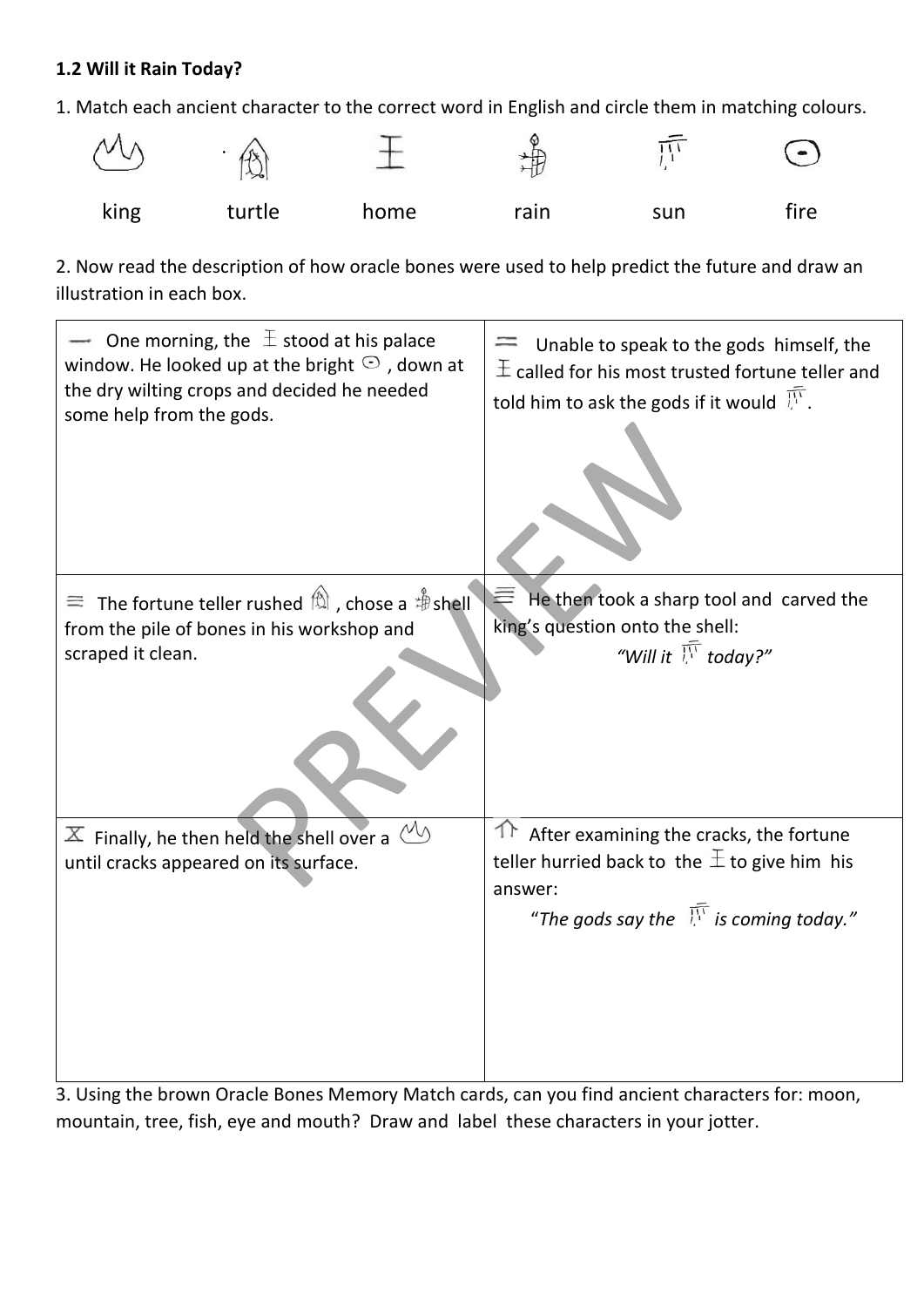# **1.4 Oracle Bones Code Cracking**

#### **Los:**

- Use knowledge of ancient characters learnt playing Oracle Bone Memory Match and a glossary to work out the meaning of oracle bone questions.
- Be able to create and write oracle bone questions in ancient Chinese.

| <b>ACTIVITY TYPE</b>                   | <b>Before Class</b>                                                                                                                                          |
|----------------------------------------|--------------------------------------------------------------------------------------------------------------------------------------------------------------|
| reading puzzle and<br>writing activity | Make a copy of Crack the Code worksheet and glossary for every child / pair<br>$\bullet$<br>of children.                                                     |
| <b>LOGISTICS</b><br>individual / pair  | In class                                                                                                                                                     |
| <b>FOCUS</b>                           | 1. Use the Oracle Bones Memory Match PowerPoint to review the ancient<br>characters from the game.                                                           |
| culture                                | Explain that oracle bones were used by Shang kings to predict the future.<br>2.<br>By studying these questions, we can learn more about life in Shang times. |
| <b>VOCAB FOCUS</b>                     | Give each pair a copy of Crack the Code worksheet and glossary (page 1<br>3.<br>contains charactors from Oraclo Rongs Mamory Match card game so omit         |

ancient characters for: fish, person, child, woman, fire, tree, moon, mountain, rain, sheep, sun, water, mouth, eye, earth, king, one, ten, big, small, animal, family, few, to go, harvest, man, to die, forty, many, no / not, North, South, peace, soldier, shell

**TIME**

60 mins

#### **MATERIALS**

a copy of the worksheet and glossary per individual / pair, Oracle Bone Memory Match PowerPoint

- contains characters from Oracle Bones Memory Match card game so omit this page for extra challenge). Explain that they are going to crack the
- oracle bone code by using their knowledge of ancient characters and the glossary to work out the meaning of oracle bone questions. Examine question 1 on the worksheet. Ask individual children to translate each character and write the literal translation on the board. Discuss how children could re-phrase the translation to make it sound more natural. Children write the translation on their worksheet. 2. Explain that oracle bones were used by Shang kings to portom and the systudying these questions, we can learn more about 1<br>3. Give each pair a copy of Crack the Code worksheet and contains characters from Oracle Bones M
	- 4. Ask children to complete the rest of the worksheet by translating each question and writing a translation (literal or in more natural sounding English) on the corresponding dotted line.
	- 5. Circulate to monitor and help.
	- 6. The activity can be corrected by asking individual children to share their translations. When literal translations are given, encourage children to rephrase using more natural sounding English.

#### **Extension**

• Children imagine they are King Wu Ding / Queen Fu Hao and write their own questions for the gods. Children draw/paint a turtle plastron and draw / paint questions on vertically.

#### **Links**

- Clip: What are oracle bones? <https://www.bbc.co.uk/bitesize/topics/z39j2hv/articles/zsm6qhv>
- Online catalogue of over 31,000 ancient Chinese characters (Chinese input required):<https://hanziyuan.net/>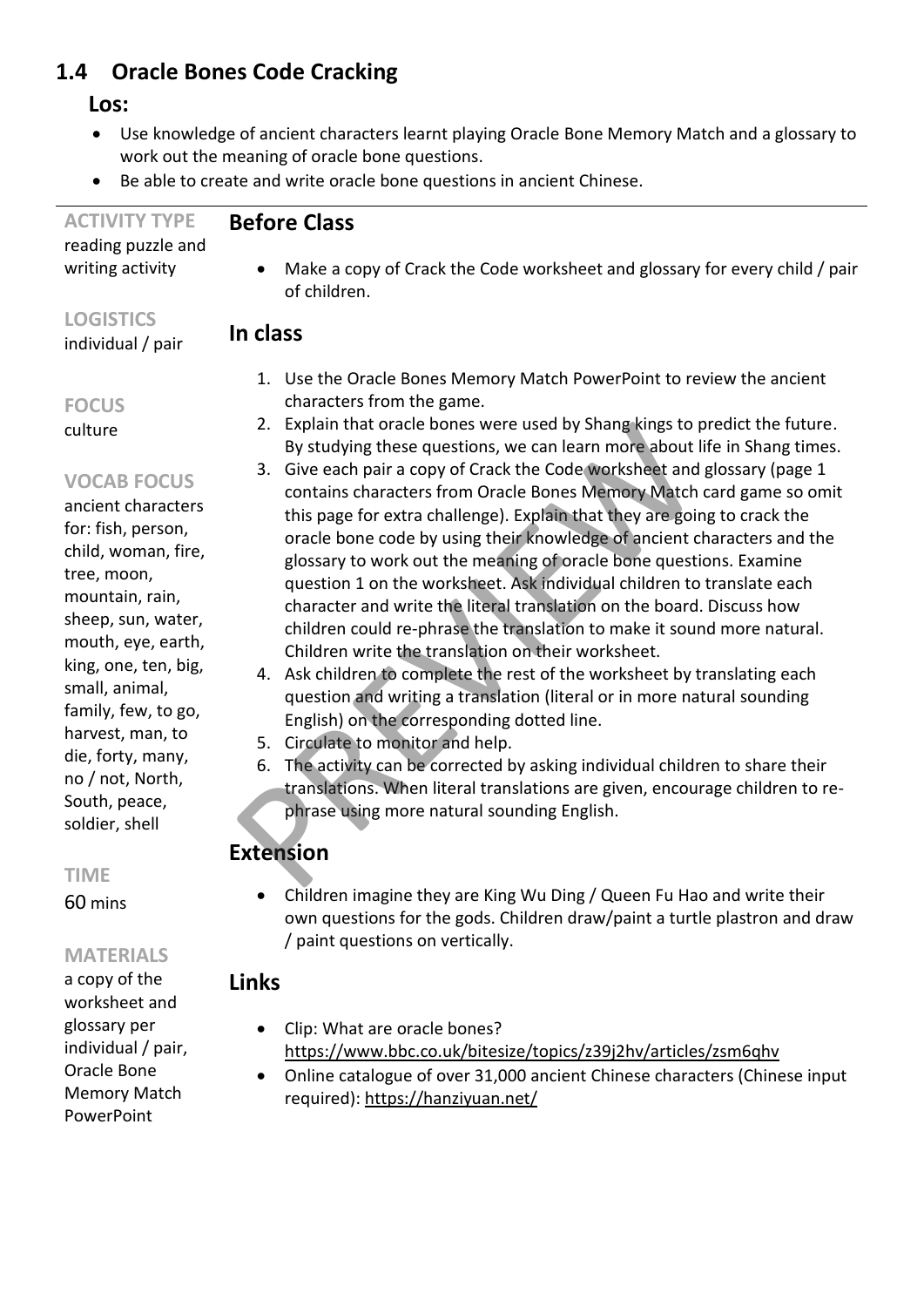#### 1.4 Oracle Bone Code Cracking

**Questions about the Royal Family:** 

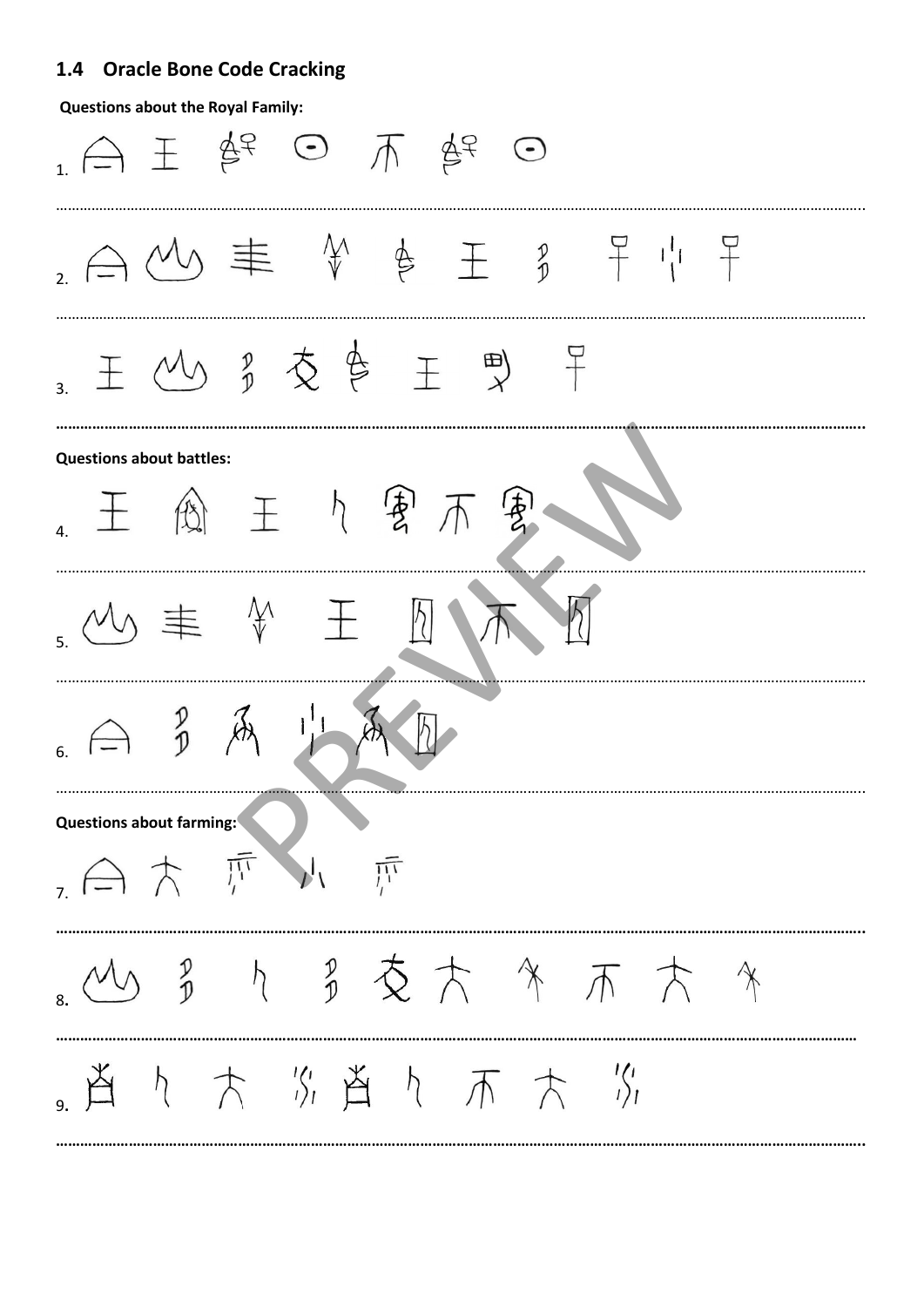# **1.8 Picture It Dominoes**

#### **LOS:**

- Know that some characters still look like the original oracle bone characters.
- Know that looking at the origins of characters can sometimes make them easier to remember.
- Be able to recognise up to 20 new characters by looking at their origins.

#### **ACTIVITY TYPE Before Class**

# **LOGISTICS**

matching game

• Make one copy of the dominoes worksheet for every four children. Stick each worksheet onto card and cut into domino tiles by cutting along the dotted red lines. Make copies of the prompt sheet for each pair of children.

#### **In class**

- 1. Arrange the class in small groups working round a table.
- 2. Explain that some modern characters still look like the original oracle bone characters and that looking at ancient characters can sometimes make modern characters easier to remember.
- 3. Give each group a prompt sheet and discuss: *Which characters have changed the most/least over time? Which characters are most pictographic? Which two characters combine to make the words for: good? bright? home?* (see Information for Non-Specialist Teachers).
- 4. Give each group a set of dominoes. Explain the rules for playing by example. Shuffle the dominoes and divide them between a group of children. Place the first dominoes with the ancient character for number one face up in the middle of the table: 一. modern characters easier to remember.<br>
3. Give each group a prompt sheet and discuss: Which choronoged the most/least over time? Which characters and pictographic? Which two characters combine to make t.<br>
bright? home? (se
	- 5. The player to the left of the dealer starts. They put a domino next to the one on the table (either before or after). It must match the ancient or modern character. If they don't have a match, it's the next player's turn.
	- 6. The player on their left continues and repeats the process.
	- 7. The first person to play all their dominoes is the winner. The others continue playing. When all the dominoes have been played, they should form a closed circuit. If pupils do not have a closed circuit at the end of the game, they should look for the mistake.
- 8. Circulate to monitor and check.

# **Option**

This activity can also be played as a whole class matching activity:

- Give each child (or pair of children in larger classes) a dominoes tile. They read it and walk around the class looking for their other halves.
- Once they've found their partners, the class should form a complete circle.
- Correct as a whole class, making sure they're all in the right order.

#### **Extend**

Children keen to learn how to pronounce the characters can also play Part 2 . They must have a go at pronouncing the character to play the tile. Pronunciation is given in pinyin and with pinyin hints in brackets. To read the hints, join together the pronunciation of the coloured letters in both words and you'll begin to produce the correct sounds in Mandarin.

# whole class **FOCUS**

small group or

reading

**VOCAB FOCUS** 家中手耳鸟牛米 明好多门高天田 马果在今一八

#### **TIME**

45 mins

#### **MATERIALS**

a copy of the dominoes worksheet per group and prompt sheets for each pair of children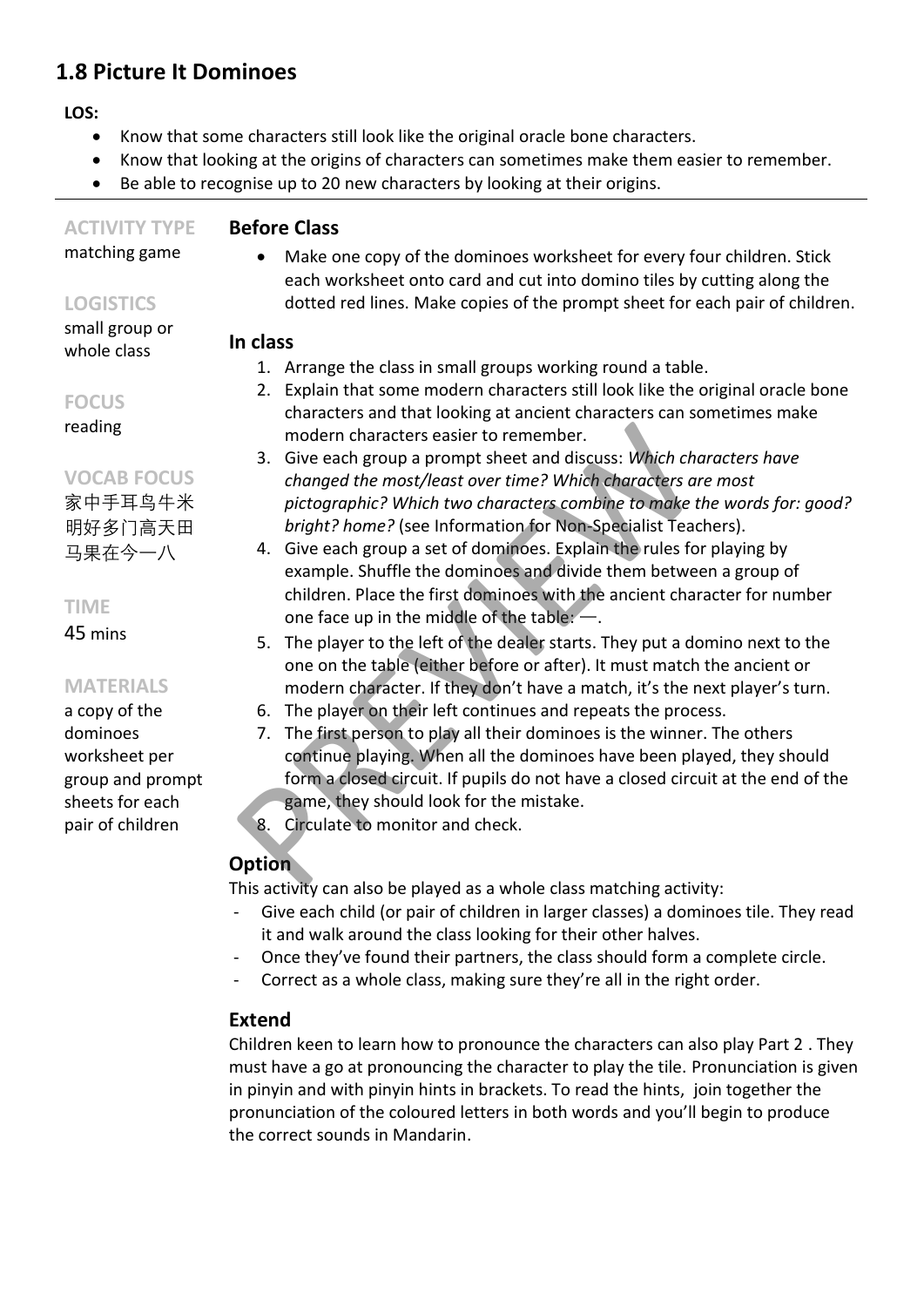

|               | 高<br>tall                         | gate                                 |
|---------------|-----------------------------------|--------------------------------------|
|               | $\overline{\mathcal{L}}$<br>horse | middle                               |
|               | 鸟<br>bird                         | 手<br>hand                            |
|               | sky                               | 米<br>rice                            |
|               | field                             | eight                                |
|               | family / home                     | 明<br>bright                          |
| $\mathcal{L}$ | good                              | fruit                                |
|               | 在<br>$\frac{at}{t}$               | $\bm{\mathcal{H}}$<br>$\mathsf{row}$ |
|               | many                              | $\mathbf{H}$<br>ear                  |
|               | today                             | one                                  |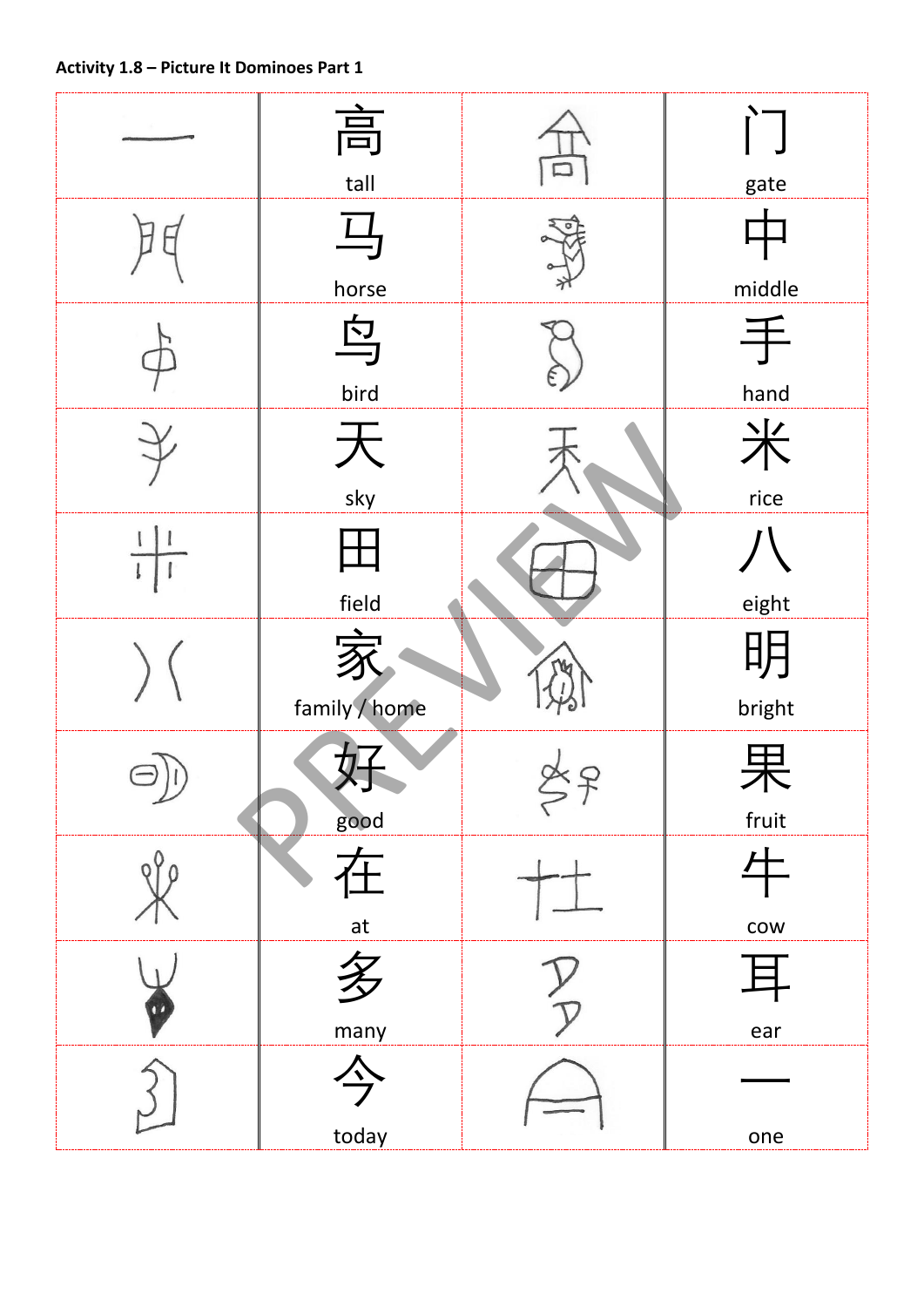# **1.10 Word Detectives**

#### **LOS:**

 $\overline{\phantom{0}}$ 

- Know that many Chinese words are made up of two or three characters.
- Use knowledge of characters learnt in activities 1.5 1.8 to work out the meaning of 15 new words.

| <b>ACTIVITY TYPE</b><br>reading puzzle                                                           | <b>Before Class</b><br>Make a copy of the Word Detectives worksheet for each child.                                                                                                                                                                                                                                                                                                                                                                                                                                                                                                                                                                                                                                                                        |  |  |  |
|--------------------------------------------------------------------------------------------------|------------------------------------------------------------------------------------------------------------------------------------------------------------------------------------------------------------------------------------------------------------------------------------------------------------------------------------------------------------------------------------------------------------------------------------------------------------------------------------------------------------------------------------------------------------------------------------------------------------------------------------------------------------------------------------------------------------------------------------------------------------|--|--|--|
| <b>LOGISTICS</b><br>Individual / pair                                                            | In class<br>1. Give each pupil a worksheet and ask them to look at the chart at the top of<br>the page.<br>2. Tell them to write English definitions for each character. They might want                                                                                                                                                                                                                                                                                                                                                                                                                                                                                                                                                                   |  |  |  |
| <b>SKILLS</b><br>reading                                                                         | to refer to the Pairs of Square flashcards from Activity 1.5 or the<br>Dominoes tiles from Activity 1.8 to help with this.                                                                                                                                                                                                                                                                                                                                                                                                                                                                                                                                                                                                                                 |  |  |  |
| <b>VOCAB FOCUS</b><br>王子 人鱼<br>女王<br>火山<br>小雨<br>大雨<br>一月<br>十月<br>八月<br>大门 小羊<br>小牛<br>小马 口水 大多 | 3. Correct collectively.<br>4. Draw their attention to the table under the grid and explain the activity by<br>example. Tell the pupils they are going to have a go at writing 15 new<br>words using the grid references in the table. Say 1A and allow them time to<br>find the character. Write $\pm$ on the board. Repeat the procedure for 4C and<br>write $\pm$ to the right of $\pm$ . Explain that the English definition for this new<br>word is one of the words in the box at the bottom of the sheet. Discuss<br>how the literal meanings of these two characters makes it easy to choose<br>the correct definition of this new word: woman $+$ king $=$ queen.<br>5. Pupils work individually or in pairs to write and work out the meaning of |  |  |  |
| <b>TIME</b><br>45 mins                                                                           | the remaining words.<br>6. Circulate to monitor and help.                                                                                                                                                                                                                                                                                                                                                                                                                                                                                                                                                                                                                                                                                                  |  |  |  |
|                                                                                                  | Correct the activity collectively.<br>7.                                                                                                                                                                                                                                                                                                                                                                                                                                                                                                                                                                                                                                                                                                                   |  |  |  |
| <b>MATERIALS</b>                                                                                 |                                                                                                                                                                                                                                                                                                                                                                                                                                                                                                                                                                                                                                                                                                                                                            |  |  |  |
| a copy of the Word<br><b>Detectives</b><br>worksheet per<br>child.                               | <b>Options</b><br>Two versions of the worksheets are available – one with and one without Chinese<br>character definitions.                                                                                                                                                                                                                                                                                                                                                                                                                                                                                                                                                                                                                                |  |  |  |

## **Extend**

Children can check their own answers by typing in English words into an online dictionary such MDGB:<https://www.mdbg.net/chinese/dictionary>